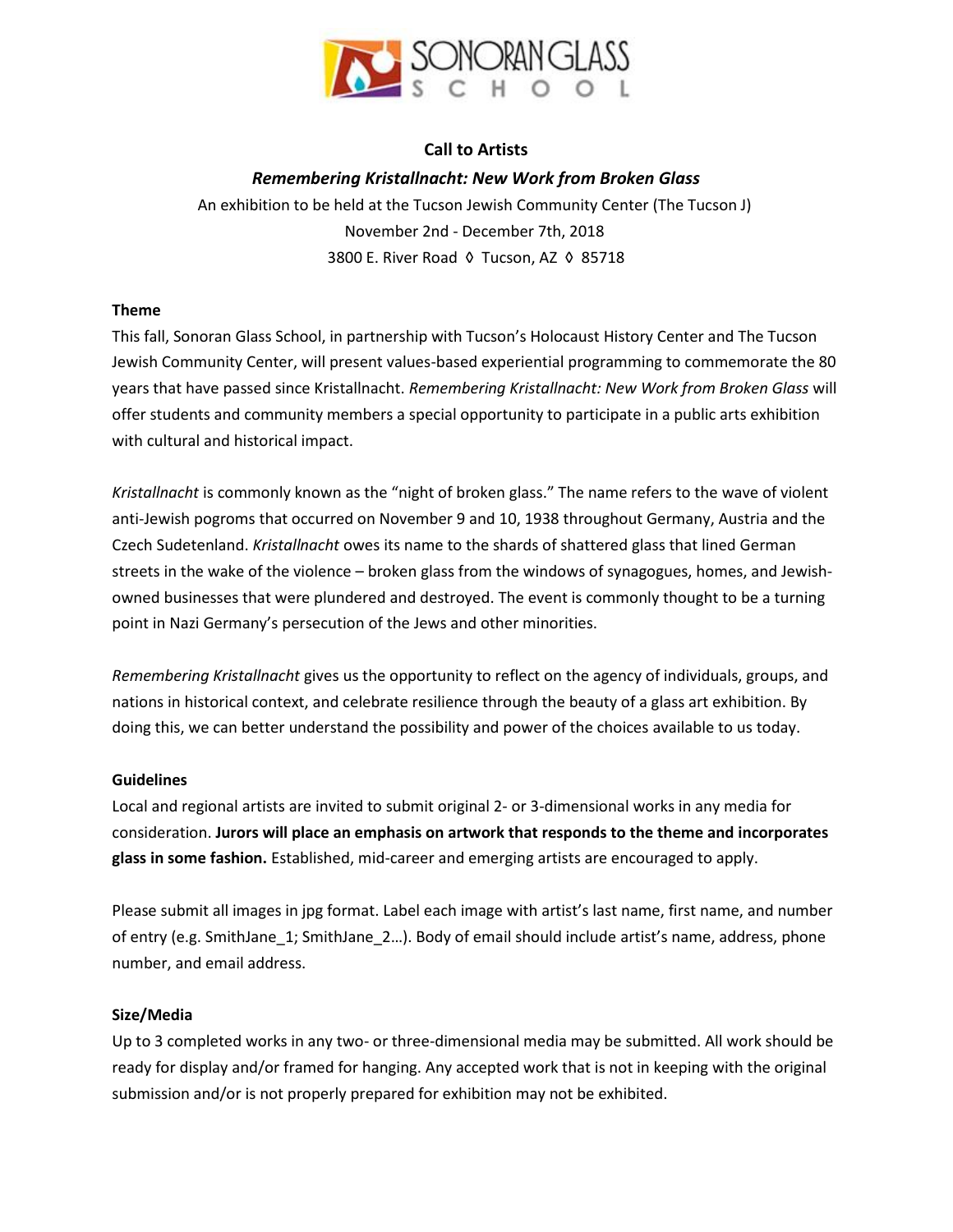

Please contact Jennifer Selco at [jselco@tucsonjcc.org](mailto:jselco@tucsonjcc.org) if you have any questions about submissions involving alternative media, size or the guidelines for the presentation of artwork.

For two-dimensional work, list the dimensions of each entry, no greater than 48" in either dimension.

For large three-dimensional work, artist may provide their own pedestal. If a pedestal is needed, indicate this information with your entry. List the dimensions  $(H \times W \times D)$  and approximate weight of each entry.

For small 3-dimensional work, consideration should be made that work will be displayed in glass cases. List the dimensions (H x W x D) of each entry.

### **Artist Information**

Please include a brief statement about each work including information about the medium and materials used. Also, include a brief artist biography with complete contact information.

#### **Submission**

Artists submit images of work via email to [jselco@tucsonjcc.org.](mailto:jselco@tucsonjcc.org)

Please include "Attn: REMEMBERING KRISTALLNACHT" in the subject line of the email.

Artists may submit images of up to 3 artworks in JPEG format (at least 300 dpi, approximately 6 inches in any direction). Each image file should be "renamed" with the artist's last name, first name initial, title of work, medium, size of the work in inches.

Example: mishler.l\_bluesunset\_oil\_18x24

Entries should also contain a list of images that includes the title, date completed, media, dimensions, and price\* of each work submitted.

Non-refundable entry fee is \$30 for up to three (3) entries. Please make check payable to The Tucson J.

Send payment to: Attn: Jennifer Selco, c/o The Tucson J

3800 E. River Road, Tucson, AZ 85718

### **Shipping, Insurance and Sales**

Artists will be responsible for insurance and delivery of work to the Tucson J.

\*All work exhibited at the Jewish Community Center may be offered for sale. Please indicate the retail price of each submission. The JCC retains 35% of all sales, so please factor this into your retail amount. **Please specify if work is not for sale.**